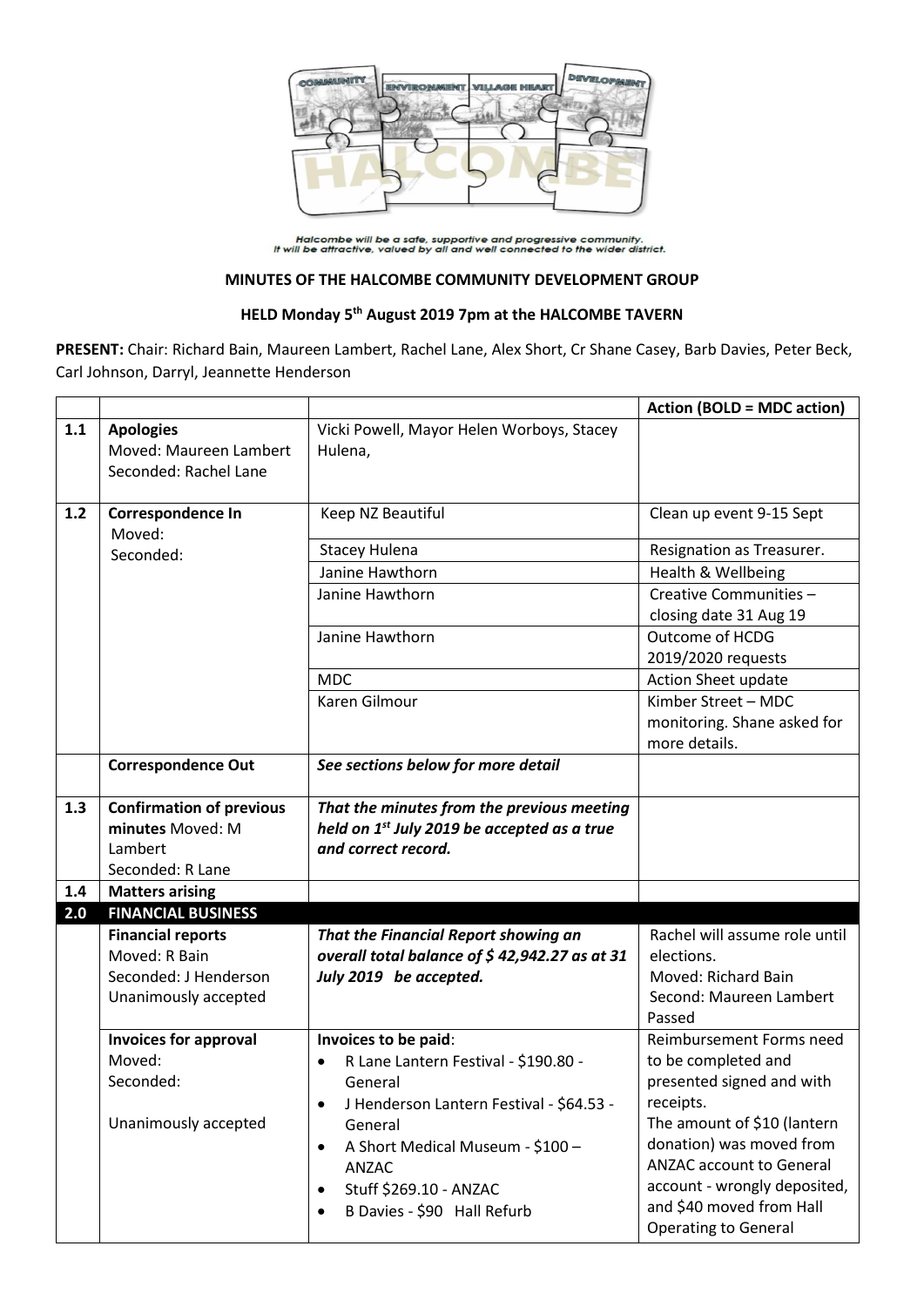|     |                                 |                                                                 | account to cover costs of                          |
|-----|---------------------------------|-----------------------------------------------------------------|----------------------------------------------------|
|     |                                 | <b>Finances Received</b>                                        | chair purchase.                                    |
|     |                                 | \$5,000 to ANZAC Day account                                    |                                                    |
|     | <b>MDC Project funding</b>      | Keep a record here of the project funding                       | Janine to update once                              |
|     |                                 | requests for 2019/2020 so we can maintain                       | approval / acceptance has                          |
|     |                                 | a running tally of where we are at. All of the                  | been given for 2019/2020.                          |
|     |                                 | below is however yet to be approved:                            | <b>Rachel asked Cr Shane Casey</b>                 |
|     |                                 | Project Fund (\$3k)                                             | if he could follow up as the                       |
|     |                                 | ANZAC Day 2020 \$1000<br>$\bullet$                              | year has now started.                              |
|     |                                 | <b>Community Communications \$500</b><br>$\bullet$              |                                                    |
|     |                                 | Other community get togethers \$1000<br>$\bullet$               | 2018/2019 \$3K Project Fund:                       |
|     |                                 | Walkway \$500<br>$\bullet$                                      | HCDG need to provide MDC                           |
|     |                                 | <b>Community Committee Plan fund</b>                            | with receipts for ANZAC Day                        |
|     |                                 | (contestable \$60k)                                             | spend from this fund (\$1,500                      |
|     |                                 | • Walkway info signs & picnic area \$17,000                     | for ANZAC Day) and                                 |
|     |                                 | APPROVED 2020-21 budget                                         | reconcile any other funds                          |
|     |                                 | • CBD/Cenotaph/Rec area development                             | spent from the fund for                            |
|     |                                 | \$8,200 - APPROVED 2021-22 budget                               | reimbursement. Rachel Lane                         |
|     |                                 | Monteith St carpark - school walkway<br>$\bullet$               | to complete                                        |
|     |                                 | \$18,521 - NO FUNDS AT PRESENT                                  |                                                    |
|     |                                 | Stanway road stormwater drain clean up<br>$\bullet$             | <b>Request for 2020/2021</b>                       |
|     |                                 | \$5,000 - KIWIRAIL agreed to clean drains                       | Project Fund, Community<br>Committee Plan Fund and |
|     |                                 | Other requests                                                  | other request (usually done                        |
|     |                                 | Ongoing walkway maintenance                                     | via Annual Plan or LTP                             |
|     |                                 | Hall roof and flashing renewal \$30,000                         | process) need to be                                |
|     |                                 | flashing has been replaced                                      | submitted to MDC by 1st                            |
|     |                                 | Hall and Playcentre (MDC owns<br>$\bullet$                      | Sept.                                              |
|     |                                 | Playcentre building) exterior paint                             | Need to organise a FB &                            |
|     |                                 | \$30,000 apply for funding for 20-21                            | email survey for 2020-2021                         |
|     |                                 | Hall carpark resurface and extension<br>$\bullet$               | requests and a meeting to                          |
|     |                                 | \$7,413 apply for funding 20-21                                 | discuss results.                                   |
|     |                                 | Kimber St seal extension - apply for                            |                                                    |
|     |                                 | funding 20-21                                                   | <b>Hall Floor Re-varnish:</b>                      |
|     |                                 | Hall floor revarnish \$10,000 - floor is not<br>٠               | HCDG agreed to seek funds                          |
|     |                                 | part of Hall Structure so not covered by                        | from the NZTC - closing                            |
|     |                                 | MDC, even though floor damage caused                            | dates for applications 15 <sup>th</sup> of         |
|     |                                 | by leak in roof.                                                | each month.                                        |
|     |                                 |                                                                 |                                                    |
|     |                                 | Extend carpark around public toilets.<br>٠                      | Parking on grass by the                            |
|     |                                 |                                                                 | toilets is turning it to mud.                      |
|     |                                 |                                                                 |                                                    |
|     |                                 | Cycle & Walkways Strategy - linking<br>Kimber street to village |                                                    |
| 3.0 | <b>COUNCIL REPORT</b>           |                                                                 |                                                    |
|     | <b>Council Report June 2019</b> | Creative Communities scheme open                                | Closing 31 Aug 2019                                |
|     |                                 |                                                                 |                                                    |
|     |                                 | Potholes outside Burns (334 Mt Biggs Road)                      |                                                    |
|     |                                 | - new Transaction Number                                        |                                                    |
|     |                                 | 6 Bylaws up for consultation via website -                      |                                                    |
|     |                                 | <b>NOTE NEW WEBSITE ADDRESS:</b>                                |                                                    |
|     |                                 | mdc.govt.nz/contact-us/have-your-say                            |                                                    |
|     |                                 | Government review has been done on water                        | More information needed -                          |
|     |                                 | schemes. Unsure of how it will work for duel                    | <b>SHRWS Committee are</b>                         |
|     |                                 | water supplies and apparently there is no                       | following up.                                      |
|     |                                 | opportunity to submit feedback on proposed                      |                                                    |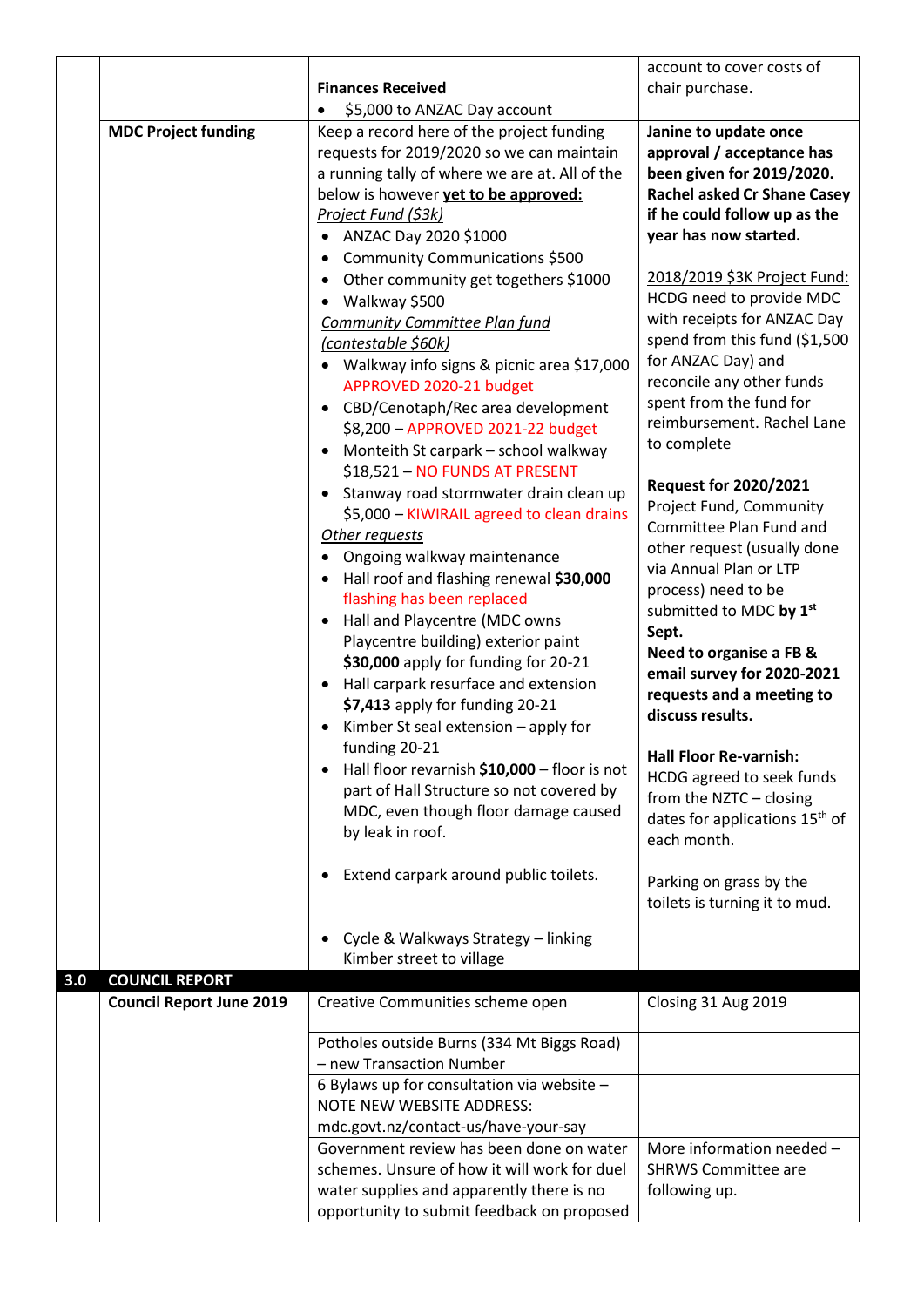|     |                                               | changes. Cr Casey said we are just going to        |                                   |
|-----|-----------------------------------------------|----------------------------------------------------|-----------------------------------|
|     |                                               | have to roll with it.                              |                                   |
|     |                                               | Nominations for Local Body elections closes        |                                   |
|     |                                               | 16 Aug 2019.                                       |                                   |
|     |                                               |                                                    |                                   |
| 4.0 | <b>GENERAL BUSINESS</b>                       |                                                    |                                   |
| 4.1 | Focus #1 - Walkway and                        | Rachel met with Vicki and we decided not to        |                                   |
|     | <b>Domain</b>                                 | go ahead with purchasing frost cloth etc           |                                   |
|     |                                               | We will wait to see what survives and make         |                                   |
|     |                                               | a plan for next year we will probably try          |                                   |
|     |                                               | different trees as Pohuts are too much of a        |                                   |
|     |                                               | challenge! (Lancewood, Bottle Brush??)             |                                   |
|     |                                               | The arborist has just returned from leave          | Email to James Adamson re         |
|     |                                               | and he was organising a time for him to look       | trees on Levin Street.            |
|     |                                               | at trees this week.                                |                                   |
|     |                                               |                                                    |                                   |
|     |                                               |                                                    |                                   |
| 4.2 | Focus #2 - Hall & Hall<br>kitchen/bar refurb. | Annual Hall Report is with Council.                |                                   |
|     |                                               | MDC have replaced flashing between main            | <b>Email sent to James</b>        |
|     |                                               | hall roof and supper room. So far seems to         | Adamson with annual plan;         |
|     |                                               | be no rain coming in.                              | thanks for flashing on roof.      |
|     |                                               |                                                    | James replied thanks.             |
|     |                                               | Security system: agreement that it will be         |                                   |
|     |                                               | off, with the option for it to be used when        |                                   |
|     |                                               | needed. I have written instructions for how        |                                   |
|     |                                               | to use the system (in dropbox) When                |                                   |
|     |                                               | outsiders use the security system, I will          |                                   |
|     |                                               | programme in a unique number that will be          |                                   |
|     |                                               | deleted once they have finished. Key               |                                   |
|     |                                               | holders/committee number remains only for          |                                   |
|     |                                               | us.                                                |                                   |
|     |                                               |                                                    |                                   |
|     |                                               | Promotion of hall: birthday adverts have           |                                   |
|     |                                               | been put up in the local Play Centre and           |                                   |
|     |                                               | PuddleDucks and Rose Bowl in Feilding.             |                                   |
|     | Hall lights - Richard is looking after this.  |                                                    |                                   |
|     |                                               |                                                    |                                   |
|     |                                               | August Bookings: Yoga, birthday party on           | Mark Evans Feilding Moa re        |
|     |                                               | $11th$ Aug.                                        | hall booking                      |
|     |                                               | <b>CET grant: Process for accessing funds - We</b> | <b>Emails relating to Central</b> |
|     |                                               | sent Leader and Watt invoice to MDC, MDC           | Energy Trust funds see detail     |
|     |                                               | deposited money for Leader and Watt                | in report): Morgan Scott;         |
|     |                                               | appliances in hall refurb a/c, we pay L&W,         | <b>Tracy Sharples &amp; Carol</b> |
|     |                                               | L&W give us a confirmation of payment, we          | Venner MDC; Frank Chin            |
|     |                                               | send that to CET, CET deposit money in Hall        | Nesbits, invoice                  |
|     |                                               | Refurb a/c and we return the money to              |                                   |
|     |                                               | MDC. This process is to provide a clear paper      |                                   |
|     |                                               | trail.                                             |                                   |
|     |                                               |                                                    |                                   |
|     |                                               | Nesbits (2 display fridges) have now sent us       |                                   |
|     |                                               | an invoice which gets handled in the same          |                                   |
|     |                                               | way. We take delivery of goods once they           |                                   |
|     |                                               | have been paid for.                                |                                   |
|     |                                               |                                                    |                                   |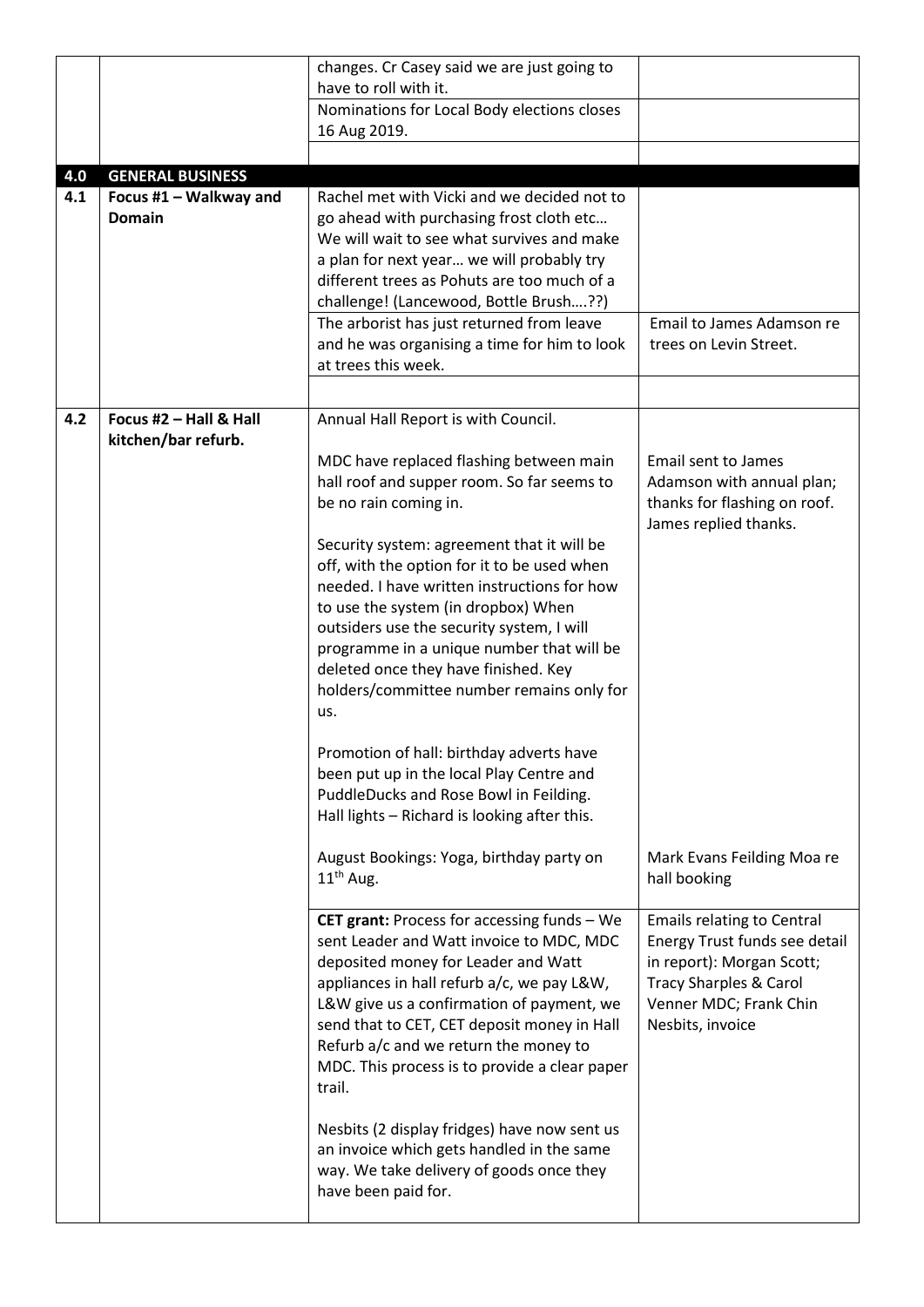|                                                          |                                | Heaters: For the grant I had a quote for 9 x<br>3kw heaters from Outdoor Concepts.<br>However, the hall wiring will only handle<br>2kw, when all heaters are going. Talked to<br>Morgan at CET and we can change our<br>supplier and size heaters we are getting. Am<br>talking to Turfreys Palm Nth about this.                                                                                                                                                                            |                                                                                                                                        |
|----------------------------------------------------------|--------------------------------|---------------------------------------------------------------------------------------------------------------------------------------------------------------------------------------------------------------------------------------------------------------------------------------------------------------------------------------------------------------------------------------------------------------------------------------------------------------------------------------------|----------------------------------------------------------------------------------------------------------------------------------------|
|                                                          |                                | Bar fridge and old kitchen oven need to be<br>disposed of - Rach Trade Me for fridge, oven<br>- it's very dirty and not sure of its value                                                                                                                                                                                                                                                                                                                                                   | Agreed to put old oven on<br>Trade Me for \$1 reserve.<br>The old fridge may get more.                                                 |
| 4.3<br>Focus #3 - Cenotaph &<br><b>Recreational Area</b> |                                | Tennis House still WIP - awaiting<br>confirmation of ownership and renewal of<br>lease of Domain.<br>Thinking of removing the 3 trees by domain<br>and replacing with 6 trees (3 on each side of<br>the road). This needs to be discussed with<br>residents opposite domain, as these trees<br>will form an avenue look once grown and<br>give some noise protection to residents.                                                                                                          | Kirsten of MDC to renew<br>lease - applying for 10 years<br>from end Sept 2019                                                         |
|                                                          |                                | Cenotaph lights to be done soon - just<br>awaiting quote for the work.                                                                                                                                                                                                                                                                                                                                                                                                                      | Email sent to Grant<br>Stephenson and John Jones<br>asking for an update on the<br>Cenotaph lights.                                    |
| 4.4                                                      | <b>SUBPROJECTS</b>             |                                                                                                                                                                                                                                                                                                                                                                                                                                                                                             |                                                                                                                                        |
|                                                          | Roading                        | Pothole along from Burns has been<br>patched extremely poorly so within a<br>month needs doing again. #53239<br>Subsidence on Mt Biggs Road has been<br>$\bullet$<br>patched. #53240                                                                                                                                                                                                                                                                                                        | Shane to check it out again<br>and ring it in again.<br>Transaction # 53239<br>Council rung about sinking<br>road in two places on Mt. |
|                                                          |                                | Culvert renewal by Binsteds (Mt Biggs<br>Road) has been completed including tar<br>seal redone.                                                                                                                                                                                                                                                                                                                                                                                             | Biggs road. Transaction #<br>53240<br>Richie to talk to Ian Gilchrist<br>& Glenn Young                                                 |
|                                                          |                                | Crossing on Halcombe/Kakariki Rd on<br>Safer Journeys to School programme                                                                                                                                                                                                                                                                                                                                                                                                                   |                                                                                                                                        |
|                                                          | <b>Community get-togethers</b> | <b>ANZAC DAY -</b> Stuff have been chasing us for<br>an invoice for \$269.10. Rachel has finally got<br>to the bottom of it thankfully! The amount is<br>for an ANZAC Day advert that was run on the<br>21 <sup>st</sup> March in the Feilding Rangitikei Herald<br>(FRH). It was charged to My Plumbing<br>Depot's account and MYPD asked that it be<br>transferred to the HCDG. When it came due,<br>Wayne asked Jeannette and Rachel if it had<br>been paid. We said yes as there was no | Rachel has clarified the<br>paper trail.<br>All agreed that this can now<br>be paid.<br>Prop: R Lane<br>Sec: Maureen<br>All agreed     |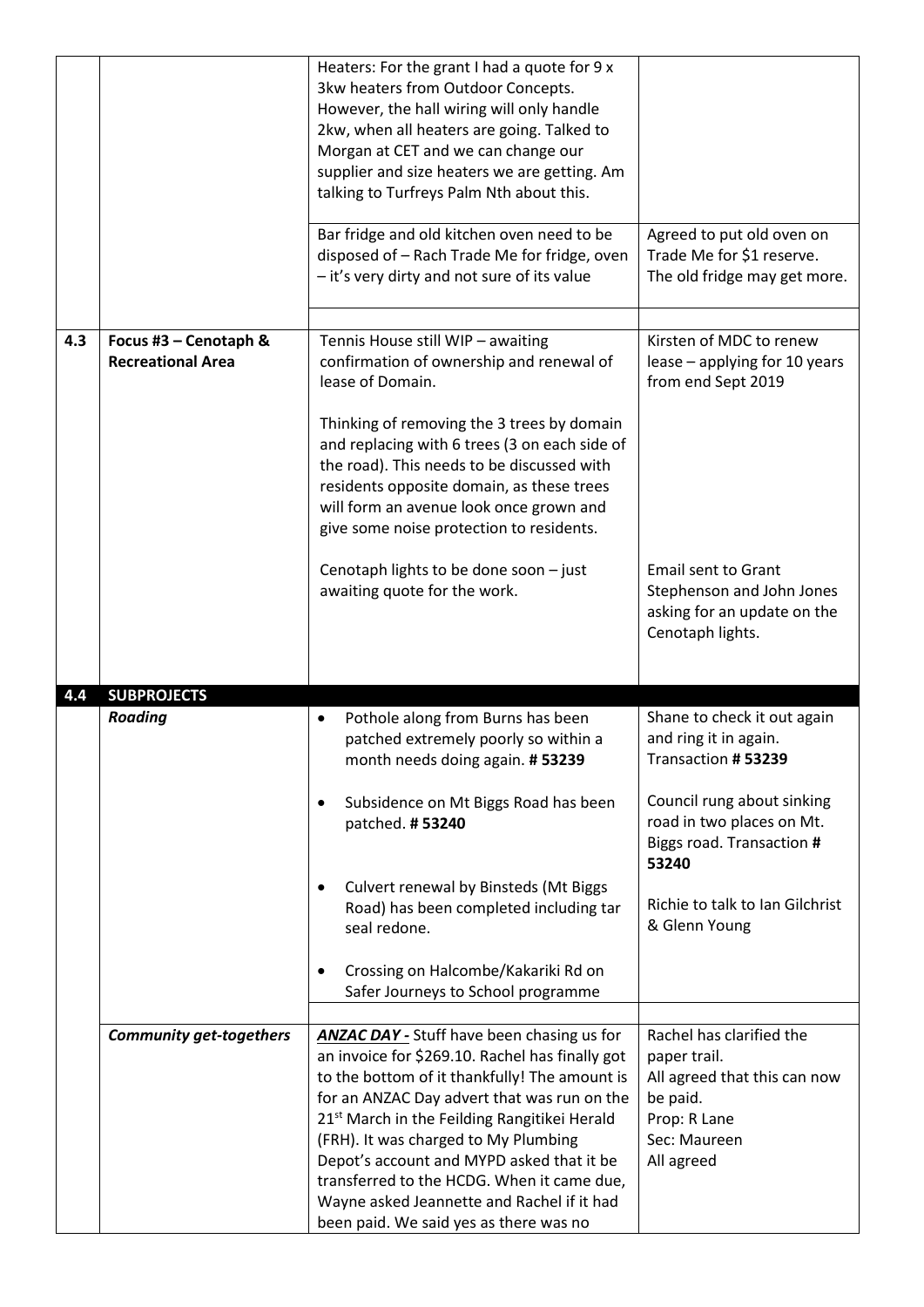|  | detail that went with Wayne's question<br>beside the amount and the HDCG had paid<br>\$269.10 on the 1 <sup>st</sup> April so we assumed it<br>was all for the same thing! Through<br>conversations with Stuff Accounts we now<br>understand that the HCDG has paid \$269.10<br>on the 1 <sup>st</sup> April for the advert run on the<br>4 <sup>th</sup> April and \$538.20 on the 4 <sup>th</sup> April for the<br>adverts run on the 11 <sup>th</sup> April and 18 <sup>th</sup> April.<br>The outstanding \$269.10 is for the advert<br>charged to MYPD which was run on the<br>21 <sup>st</sup> March and this amount has since been<br>transferred to HCDG. We have paperwork<br>detailing the advert addressed to MYPD but<br>an invoice addressed to HCDG for the same<br>amount - however no details on the HCDG<br>invoice, besides the amount, matches it to<br>the MYPD invoice. Stuff cannot change the<br>MYPD invoice name to HCDG. Is the HCDG<br>happy to pay this \$269.10 or should it go |                                                                                                      |
|--|--------------------------------------------------------------------------------------------------------------------------------------------------------------------------------------------------------------------------------------------------------------------------------------------------------------------------------------------------------------------------------------------------------------------------------------------------------------------------------------------------------------------------------------------------------------------------------------------------------------------------------------------------------------------------------------------------------------------------------------------------------------------------------------------------------------------------------------------------------------------------------------------------------------------------------------------------------------------------------------------------------------|------------------------------------------------------------------------------------------------------|
|  | through the proper channel of getting MYPD<br>to pay it and HCDG reimburse MYPD?"<br>Letter from Medical Museum at PN Hospital<br>thanking Halcombe for the donation of \$100<br>for the use of the nurses uniforms and<br>congratulation us on an awesome ANZAC<br>Day                                                                                                                                                                                                                                                                                                                                                                                                                                                                                                                                                                                                                                                                                                                                      | Alex to be reimbursed for<br>the payment of \$100                                                    |
|  | Auction - Fire Brigade shearing on 11<br>August.                                                                                                                                                                                                                                                                                                                                                                                                                                                                                                                                                                                                                                                                                                                                                                                                                                                                                                                                                             | <b>HCDG to provide Morning</b><br>Tea for Sunday.                                                    |
|  |                                                                                                                                                                                                                                                                                                                                                                                                                                                                                                                                                                                                                                                                                                                                                                                                                                                                                                                                                                                                              |                                                                                                      |
|  | Ladies Night: Monthly ladies Wine-Down<br>3 <sup>rd</sup> Friday of each month with special events<br>approx. 3 or 4 times per year.<br>BYO nibbles and drinks (if at the hall)<br>There could be 5 turn up or 50! Doesn't<br>matter, the aim is for a relaxing/chill out<br>'Friday-night-kid-free-get-together' for the<br>ladies of Halcombe and the surrounding<br>areas (Dads on duty!!).<br>Sept - Embrace DVD night (Advertise it as<br>the August one).<br>Nov - Pyramid Party (Advertise it at the Oct<br>one).<br>Feb - Wine tasting (Rach to organise a Wine<br>rep).<br>May - Chick flick.                                                                                                                                                                                                                                                                                                                                                                                                       | Rachel to set dates and<br>venues.<br>First get together Friday 16th<br>August at 5pm at the Tavern. |
|  | <b>Wedding dress evening (Barb)</b><br>Promote as a wedding venue                                                                                                                                                                                                                                                                                                                                                                                                                                                                                                                                                                                                                                                                                                                                                                                                                                                                                                                                            | No update                                                                                            |
|  | Lantern Festival - Great event, thanks to<br>everyone that turned up and for all the help<br>in setting up and cleaning up. Do it again<br>next year?                                                                                                                                                                                                                                                                                                                                                                                                                                                                                                                                                                                                                                                                                                                                                                                                                                                        | Next year ask Kapa Haka<br>group for entertainment.<br>Have a band or music.                         |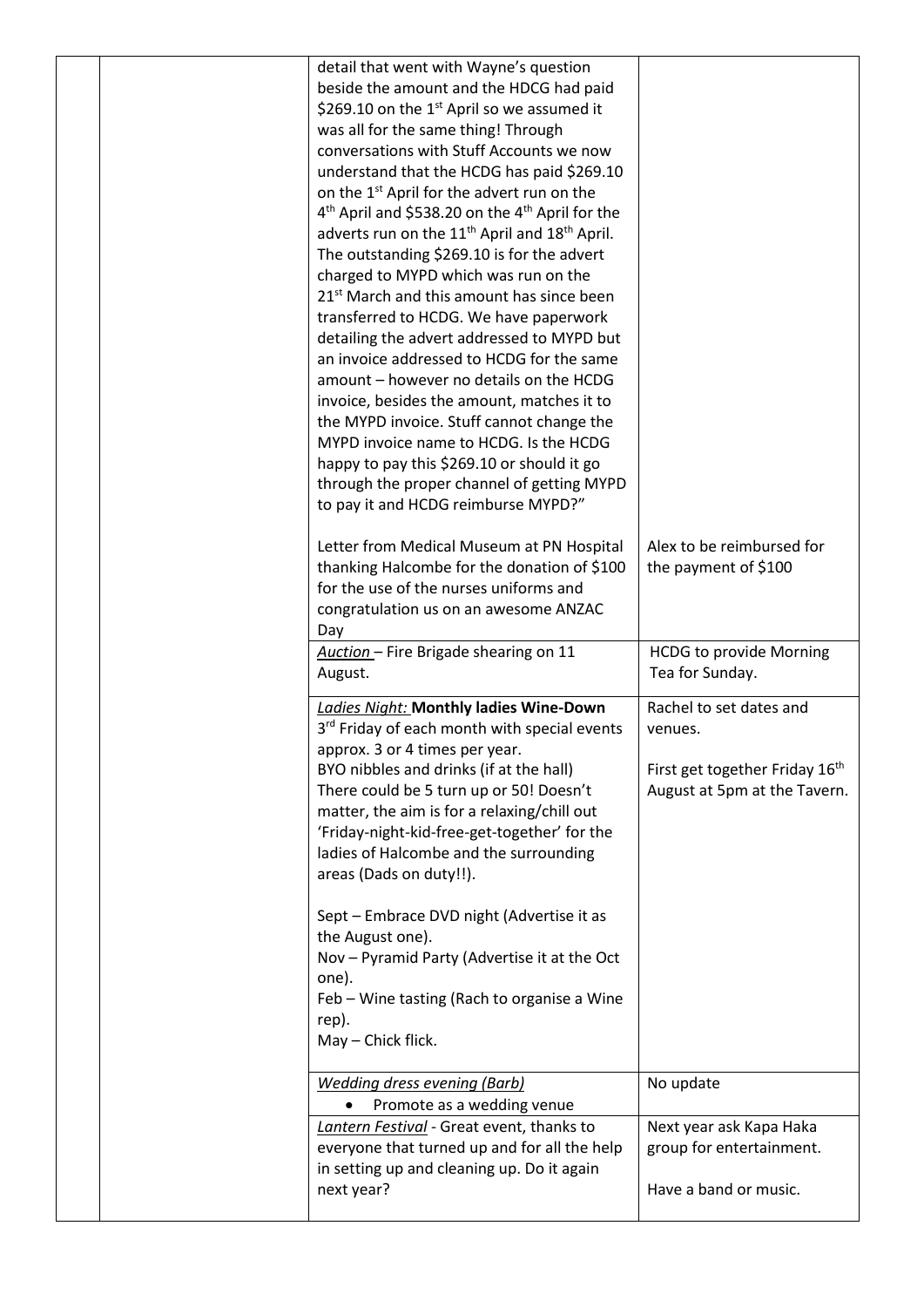|     |                                | Other Events - The Halcombe Mile Fun run               | <b>Early 2020</b>                      |
|-----|--------------------------------|--------------------------------------------------------|----------------------------------------|
|     |                                | series - Rach has spoken to Sport Manawatu             |                                        |
|     |                                | about this already. Could be a fund raiser for         |                                        |
|     |                                | extending walkways???                                  |                                        |
|     |                                | Need to discuss timing and logistics. Would            |                                        |
|     |                                | be looking for people outside the group to             |                                        |
|     |                                | assist.                                                |                                        |
|     |                                | Relay for Life - This is being hosted in the           |                                        |
|     |                                | Manawatu area (including Halcombe) this                |                                        |
|     |                                | year on 13 <sup>th</sup> October. May include road     |                                        |
|     |                                | closures etc                                           |                                        |
|     | <b>Cemetery Land</b>           | Sheep crutched. Lambing has started.                   | Rachel to assist with lambing<br>beat. |
|     |                                | No fert applied as Mini Spreaders were too             |                                        |
|     |                                | busy (and were doing it as a favour).                  |                                        |
|     |                                |                                                        |                                        |
|     |                                | Working bee required in Nov to respray                 |                                        |
|     |                                | gorse regrowth.                                        |                                        |
|     |                                |                                                        | Darrylle to do a tally up of           |
|     |                                |                                                        | payments/reimbursements                |
|     |                                |                                                        | needed to tidy up stock                |
|     |                                |                                                        | sales for this year.                   |
|     | <b>IT communication (cell,</b> | Mayor Helen and Rachel have a meeting                  | Email sent to (and received            |
|     | landline, internet)            | with the RCG tomorrow 6 <sup>th</sup> Aug. Will update | from) Mayor Helen and she              |
|     |                                | on the outcome.                                        | is working to get a meeting            |
|     |                                | Option 1 still viable. RCG want to fast track.         | set up with the head of RCG.           |
|     | <b>Entrance signs</b>          | Bulbs are up                                           |                                        |
|     | <b>Neighbourhood Support</b>   | No update                                              |                                        |
|     |                                |                                                        |                                        |
|     | <b>Civil Defence</b>           | Alison Short now champion                              |                                        |
|     |                                |                                                        |                                        |
|     | Power capacity in village      | Mayor Helen has meeting next week with                 | Email from Mayor Helen                 |
|     |                                | Power Co to find out their future power                | saying she is also working to          |
|     |                                | upgrades for Halcombe in particular. She will          | get a meeting with PowerCo             |
|     |                                | update us.                                             | re: the issue impacting the            |
|     |                                | Jeff Lane to pull together a piece of work             | growth of Halcombe.                    |
|     |                                | that shows the impact of current                       |                                        |
|     |                                | policies/issues on the further development             |                                        |
|     |                                | of the area e.g. capital contribution costs            |                                        |
|     |                                | (sewerage and water) and power.                        |                                        |
|     | <b>Christmas Lights</b>        | \$422.32 balance (Held in General Account)             |                                        |
|     | <b>Rangitikei River Access</b> | Waiting until after spring as Council had no           |                                        |
|     |                                | money last year.                                       |                                        |
|     | <b>Recycling</b>               | FB post wasn't done but no issues from my              | All good this month, Bins              |
|     |                                | (Rachels) end this month which was good.               | emptied last                           |
|     |                                |                                                        | Thursday/Friday.                       |
| 4.5 | <b>Other General Business</b>  |                                                        |                                        |
|     | <b>Iwi Matters</b>             | No update.                                             |                                        |
|     | <b>Sewerage</b>                | No update.                                             |                                        |
|     | <b>Stormwater</b>              | Richard to champion this now.                          | Transaction #53787                     |
|     |                                | Transaction number have been gained for                |                                        |
|     |                                | flood gate cleaning on Willoughby St.                  |                                        |
|     |                                | property.                                              |                                        |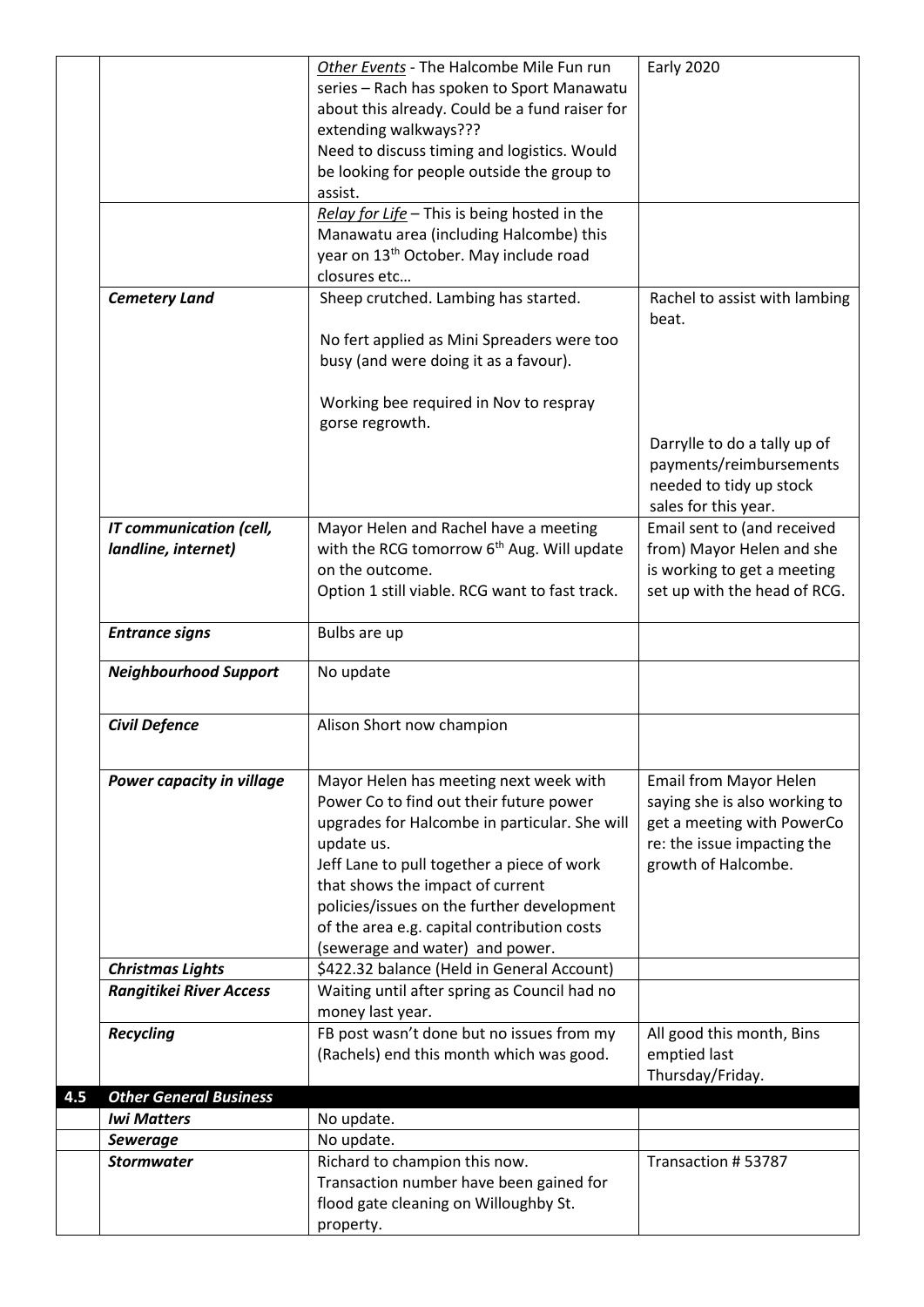|     |                                           | Other stormwater issues spoken about.                                                                                                                                                                                                                                                                                                                                                                                                                                                                                                                       | Richie to talk to Ian Gilchrist<br>& Glenn Young (MDC).                        |  |
|-----|-------------------------------------------|-------------------------------------------------------------------------------------------------------------------------------------------------------------------------------------------------------------------------------------------------------------------------------------------------------------------------------------------------------------------------------------------------------------------------------------------------------------------------------------------------------------------------------------------------------------|--------------------------------------------------------------------------------|--|
|     | <b>Water Scheme</b>                       | Water Scheme annual meeting and election<br>of committee, a minimum if six and a<br>maximum of 8 members shall be elected at<br>the Stanway Halcombe Rural Water Scheme<br>Annual General Meeting. Up to 2 of the<br>committee members may be elected from<br>the urban area. Nominations close 4pm 16th<br>August. Annual Meeting is 3rd Sept at<br>Halcombe Hall. Doors open 6:30pm. Meeting<br>starts at 7pm.<br>MDC are also compiling cell phone numbers<br>of scheme users so they can use e-text alerts<br>for any issues or stopages on the scheme. | Rachel/Richard to sort sign<br>for the road.                                   |  |
|     | <b>Halcombe Community</b><br><b>Trust</b> | Power Capacity -<br>IT Communication - cell, landline, internet.                                                                                                                                                                                                                                                                                                                                                                                                                                                                                            | Commented above already                                                        |  |
|     | <b>Halcombe Community</b><br><b>Fund</b>  | HCF application form and ToR have been<br>sent to Charitable Services to check and to<br>ask if it's ok that this fund be administered<br>by the HCT.                                                                                                                                                                                                                                                                                                                                                                                                       | The Halcombe Community<br>Trust can now manage the<br>Halcombe Community Fund. |  |
| 5.0 | Community<br><b>Communications</b>        | Halcombe Herald - continue with email &<br>Facebook                                                                                                                                                                                                                                                                                                                                                                                                                                                                                                         | No HH for now.                                                                 |  |
|     |                                           | Facebook champion - no update                                                                                                                                                                                                                                                                                                                                                                                                                                                                                                                               |                                                                                |  |
|     |                                           | Road signs -                                                                                                                                                                                                                                                                                                                                                                                                                                                                                                                                                |                                                                                |  |
|     |                                           | Community Email - no update                                                                                                                                                                                                                                                                                                                                                                                                                                                                                                                                 |                                                                                |  |
|     |                                           | School - no update                                                                                                                                                                                                                                                                                                                                                                                                                                                                                                                                          |                                                                                |  |
|     |                                           | Playcentre - no update<br>Halcombe Tavern - Apologies to Robbie and<br>Sandra for not putting the Family Golf Day<br>poster on FB! Sandra luckily did a post,<br>which was shared. Unfortunately, the day<br>was rained off in the end though $\odot$                                                                                                                                                                                                                                                                                                       | New date set at Sunday 1st<br>September                                        |  |
|     |                                           | Fire Brigade - Request came through asking<br>if wool handling/penning up assistance could<br>be given for doing the Fire Brigade 'Auction<br>shearing" at Mike Banners. FB post was put<br>up and email sent out.                                                                                                                                                                                                                                                                                                                                          | Shearing cancelled - new<br>date set for 11 August.                            |  |
| 6.0 | <b>Other items</b>                        | In reflecting on the Community minutes<br>$\bullet$<br>being read at Council Meetings, we<br>would like to request that these are<br>taken much more seriously rather than<br>"taken as read".<br>In the meantime, what are the couple of<br>٠<br>points that we want Shane to mention<br>this month?                                                                                                                                                                                                                                                       |                                                                                |  |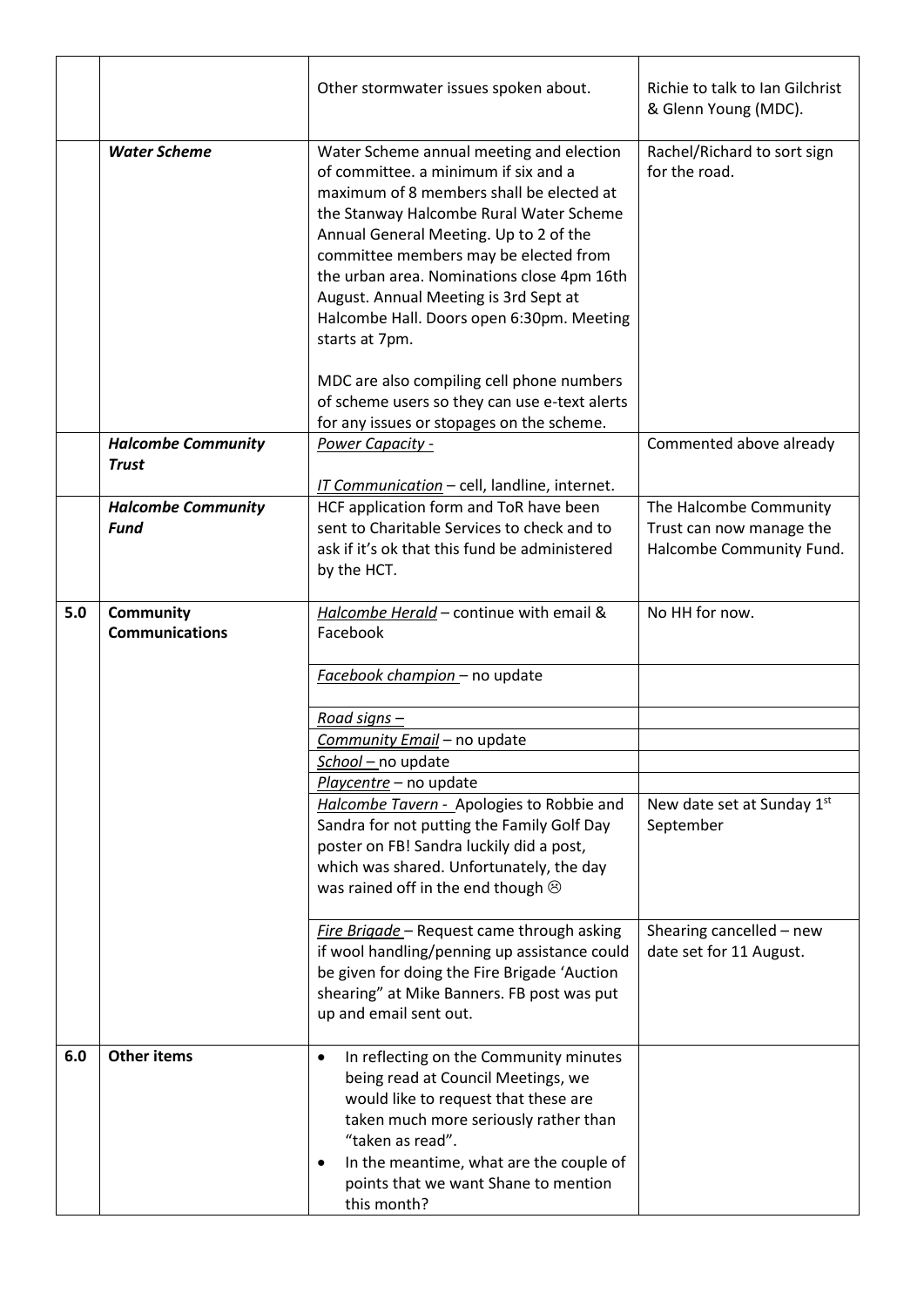|                       | HCDG Terms of Reference – Do we need<br>$\bullet$<br>to review these prior to elections?<br>Include process of passing things (like<br>spend etc)?? | Adding processes - have a<br>meeting in October with all<br>HCDG.                      |
|-----------------------|-----------------------------------------------------------------------------------------------------------------------------------------------------|----------------------------------------------------------------------------------------|
|                       | Rural Ward Presentations - dates not yet<br>known but in September. Halcombe would<br>like to host the Election Presentations                       | Jeannette to email Allie<br>Dunne re hosting in<br>Halcombe.<br>Allie.dunn@mdc.govt.nz |
|                       | 2 meeting left before elections of HCDG                                                                                                             | Chair for Sept - Vicki Powel<br>Chair for Oct - Jeannette                              |
| <b>Meeting Closed</b> | 9.04pm – Next meeting Monday 2 <sup>nd</sup> September 2019 at 7pm                                                                                  |                                                                                        |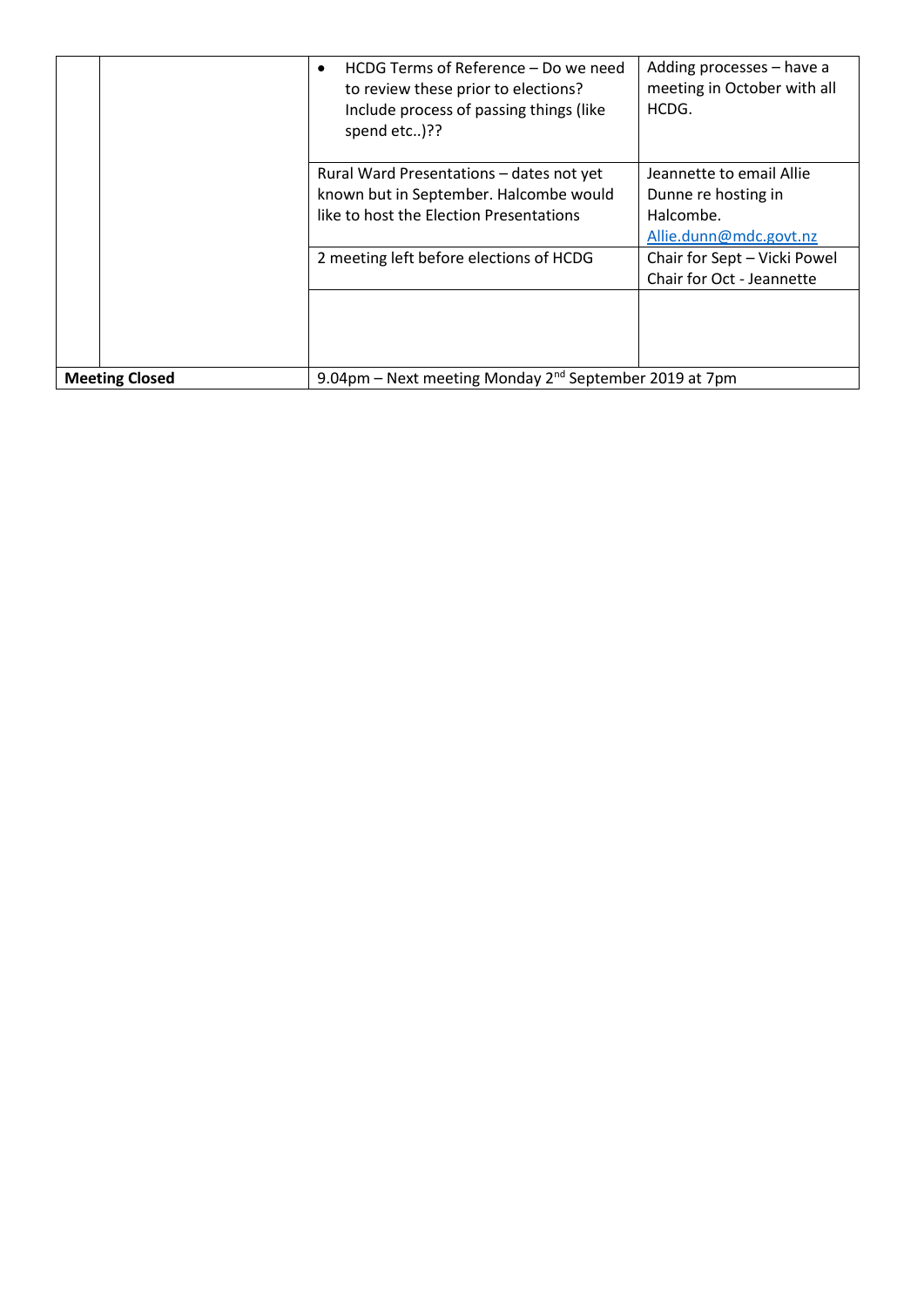## **MDC ACTION SHEET SUMMARY**

| <b>MDC Action point</b>                                                                                                                                                                                                                                                                                                                                                                                                                                                                   | <b>Transaction #</b> | <b>MDC</b><br>department/<br>Where and who<br>the next action<br>sits with. | <b>Minutes</b><br>date |
|-------------------------------------------------------------------------------------------------------------------------------------------------------------------------------------------------------------------------------------------------------------------------------------------------------------------------------------------------------------------------------------------------------------------------------------------------------------------------------------------|----------------------|-----------------------------------------------------------------------------|------------------------|
|                                                                                                                                                                                                                                                                                                                                                                                                                                                                                           |                      |                                                                             |                        |
| Cenotaph lights: (For previous points relating to this Action<br>see April 2019 minutes)                                                                                                                                                                                                                                                                                                                                                                                                  |                      | Roading                                                                     | April 2019*            |
| 25/03/19 Onsite meeting held with John Jones, Grant<br>Stevenson and Rachel Lane. It was agreed that the Cenotaph<br>lights would be done as soon as possible using the \$13K.                                                                                                                                                                                                                                                                                                            |                      |                                                                             |                        |
| 24/05/19 Updated email from Grant Stephenson. Still awaiting<br>Cenotaph lights pricing.                                                                                                                                                                                                                                                                                                                                                                                                  |                      |                                                                             |                        |
| 30/07/19 - Another update received saying quote is still a work<br>in progress.                                                                                                                                                                                                                                                                                                                                                                                                           |                      |                                                                             |                        |
| CBD/Rec Area and Walkway Plans: (For previous points<br>relating to this Action see April 2019 minutes)                                                                                                                                                                                                                                                                                                                                                                                   |                      | Janine<br>Hawthorn                                                          | April 2019*            |
| 01/04/19 - Rachel sent an email to Duncan saying this project<br>would need to be done next year, provided we get funding as<br>the Cenotaph lights are going to use us the \$13K balance.<br>Funding has been applied for via the Community project<br>funding forms. Awaiting decision from Janine Hawthorn.                                                                                                                                                                            |                      |                                                                             |                        |
| August 2019 - FUNDING RECEIVED (2020-21 budget). Carl<br>Johnstone (MDC) said if we were able to fund it ourselves<br>earlier then HCDG could be reimbursed come the 2020/21<br>Financial Year.                                                                                                                                                                                                                                                                                           |                      |                                                                             |                        |
| <b>Vehicle calming entrances</b>                                                                                                                                                                                                                                                                                                                                                                                                                                                          | <b>Transaction</b>   | Roading                                                                     | April 2019*            |
| 27/03/19 Rachel put through a transaction request (CCR) for<br>'Threshold Treatments' (Safety improvements) at either end of<br>the 70km area along Halcombe Road and also the Stanway<br>Road (Stanway side) entrance. This request also included asking<br>for a "reminder 70km sign" midway along the Halcombe Road<br>straight.                                                                                                                                                       | #51657               |                                                                             |                        |
| 30/07/19 - DONE (take out of Action sheet in Sept. minutes)                                                                                                                                                                                                                                                                                                                                                                                                                               |                      |                                                                             |                        |
| An underpass/overpass option for Halcombe Road                                                                                                                                                                                                                                                                                                                                                                                                                                            | <b>Transaction</b>   | Roading                                                                     | April 2019*            |
| 25/03/19 - Rachel Lane (HCDG) discussed with John Jones<br>(MDC) and Grant Stevenson (MDC) at an onsite meeting the<br>likelihood of an under/over passes being installed to link west<br>and east Halcombe. Under/over passes are incredibly expensive<br>and basically impossible to get however John recommended<br>logging a CCR for a safe crossing spot to be installed (this<br>project will comes under the Safer Journeys for school routes<br>initiative - Matt Williams (MDC)) | #51656               |                                                                             |                        |